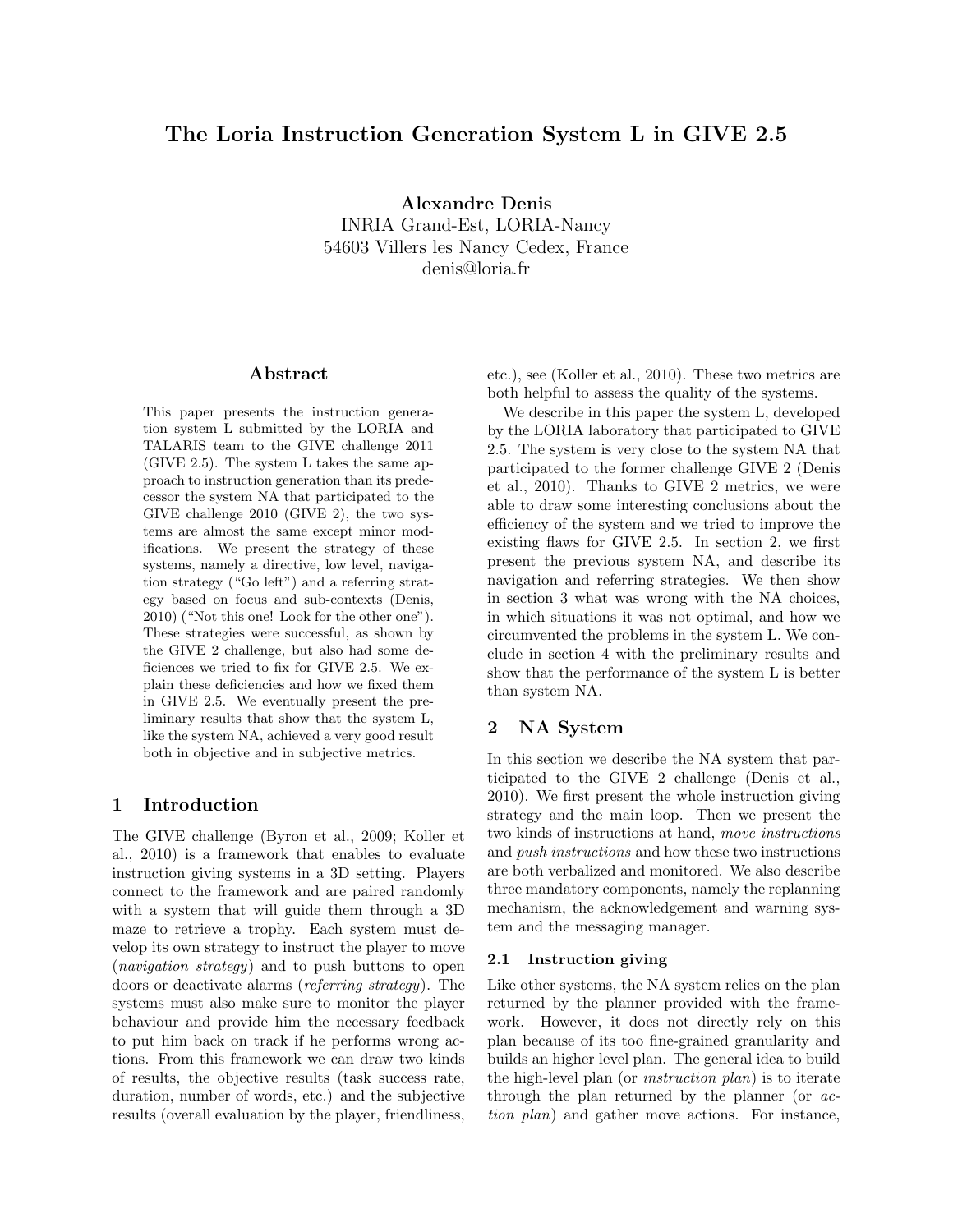when a move action takes place in the same room than a push action, the move action and the push action are gathered into a single push instruction. Or when two move actions take place in the same room, they are gathered into a single move instruction. The plan is iterated and a rule-based matching algorithm rewrites the actions into instructions.

```
instr (push(b_3),actions: (move(r37, r42), push(b<sub>3</sub>)))
```
Figure 1: A push instruction gathering a move and a push action

Following the plan consists in providing the instructions at the right time, and monitoring the success or failure of actions. The main loop thus consists of two parts:

- pop a new expected instruction from the instruction plan when there is no current one
- evaluate the success or failure of the expected action and verbalize it

For each instruction, two functions have then to be specified:

- how to verbalize the instruction?
- how to monitor the success or failure of the instruction ?

We now detail these two functions for both move and push instructions as they were implemented in NA.

### 2.2 Move instructions

### 2.2.1 Verbalizing move instructions

The verbalization of a move instruction consists basically in providing the direction to the goal region. If there is a door located at the goal region, the verbalization is "Go through the doorway + direction", and if there is not, the verbalization is simply " $Go + direction$ ". The direction is computed by taking the angle from the player position to the goal region, and we only consider four directions "in front of you", "to your right", "to your left" and "behind you".

Nevertheless, there could be cases in which the goal region of the high level move instruction is not the most direct region. For instance, the room in figure 2 being shaped like an U, the player has to move to region  $r3$ , but because the moves to  $r2$  and  $r3$  are in the same room, they are aggregated in a single move instruction. But if we would directly utter the direction to the goal region  $r3$ , given the player orientation we would utter "Go to your left". Instead, we need to consider not the goal region of the move instruction but the different regions composing the expected move. The trick is to take the region of the last low-level move action composing the move instruction which is theoretically visible (modulo any orientation) from his current position. The computation takes into account visibility by testing if an imaginary ray from the player position to the center of a tested region intersects a wall or not. Thus, in this case, because a ray from the player to  $r3$  intersects a wall, it is not chosen for verbalizing while  $r2$ is picked and the produced utterance is eventually "Go behind you" (this instruction has been changed in the system L to "Turn around", see section 3).

| ٠<br>۰                                             |
|----------------------------------------------------|
| ٠<br>۰<br>٠<br>i                                   |
| ī                                                  |
| ٠                                                  |
| ٠                                                  |
| ٠                                                  |
| ٠<br>٠                                             |
|                                                    |
| . .<br><b>***********</b><br>٠<br>ï<br>٠<br>٠<br>٠ |
|                                                    |
|                                                    |
|                                                    |
|                                                    |
| -                                                  |
|                                                    |
|                                                    |
| ٠<br>--<br>٠<br>٠<br>٠<br>٠<br>٠<br>٠<br>٠         |
| ÷,                                                 |
| i<br>in 19                                         |
|                                                    |
| ٠<br>a<br>M                                        |
| ۰                                                  |
| ۰                                                  |
| ł                                                  |
|                                                    |
|                                                    |

Figure 2: Example of U-turn

#### 2.2.2 Monitoring move execution

The evaluation of the move instructions takes care of the lower action level. It simply tests if the player stands in a room for which there exists in the lower action level a region in the same room. In other words, a region is not on the way if it is located in a room where the player should not be. If this is the case, the failure of the move instruction is then raised (see replanning section 2.4). If the player reaches the goal region of the move instruction, then the success is raised and the current expectation is erased.

### 2.3 Push instructions

#### 2.3.1 Verbalizing push instructions

Given the structure of the instruction plan, a push instruction can only take place in the room of the target button. The push instruction is actually provided in two steps: a manipulate instruction that makes explicit the push expectation "Push a blue button", and a designation instruction that focuses on identifying the argument itself "Not this one! Look for the other one!". The verbalization of the manipulate instruction does not make use of the focus, it only describes the object. On the other hand the verbalization of the designation instruction first updates the focus with the visible objects and then produces a referring expression.

This two steps referring process makes it easier to work with our reference setup. We tried apply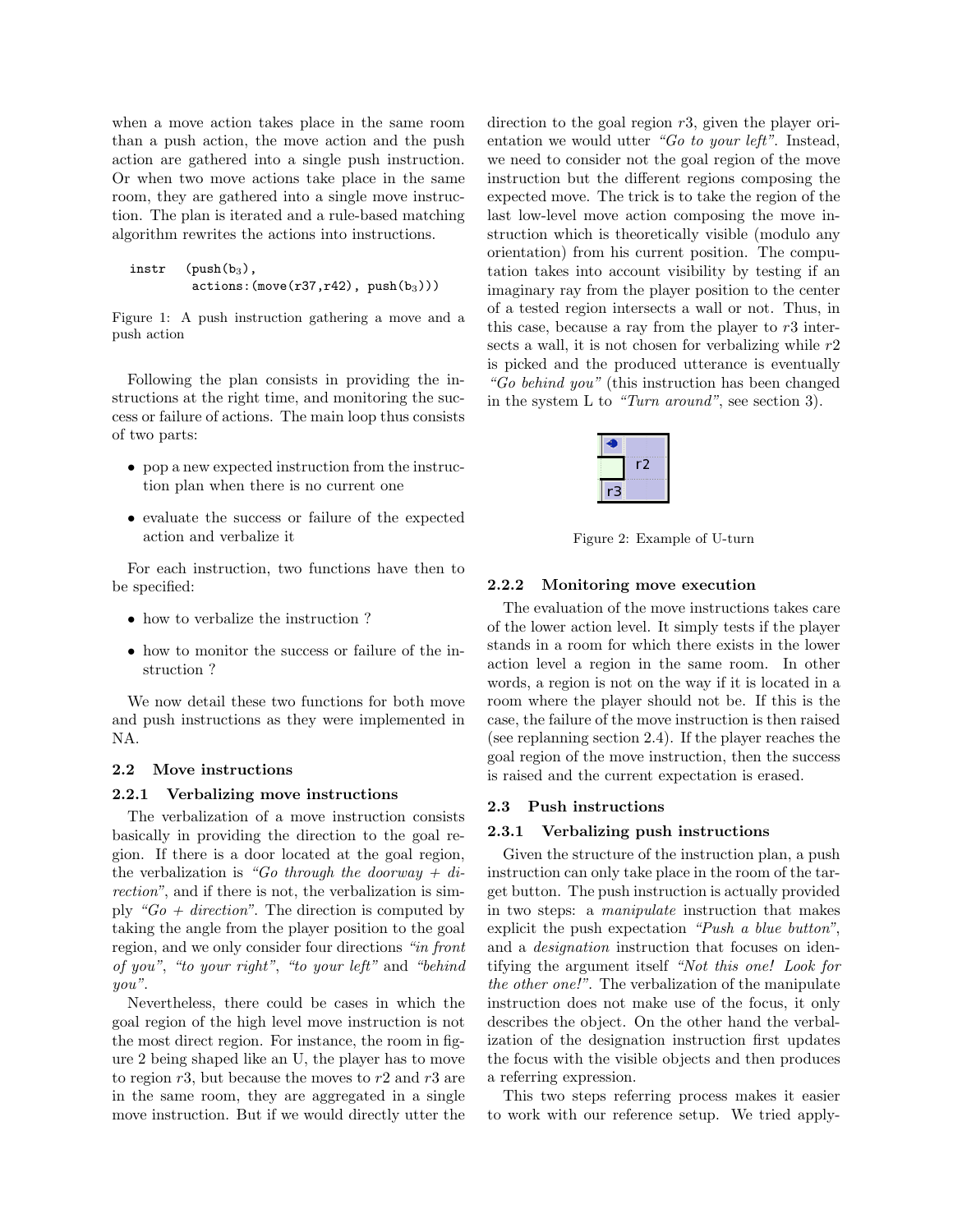ing Reference Domain Theory (RDT) for the reference to buttons (Salmon-Alt and Romary, 2000; Denis, 2010). The main idea of this theory is that the referring process can be defined incrementally, each referring expression relying on the previous referring expressions. Thus, after uttering a push expectation, a domain (or group) of objects is made salient, and shorter referring expressions can be uttered. For example, after uttering "Push a blue button", the system can forget about other buttons and focus only the blue buttons. Expressions with oneanaphora are then possible, for instance "Yeah! This one!". Spatial relations are only used when there is no property distinguishing the referent in the designation phase of the referring process. These spatial properties are computed, not from the player point of view, but to discriminate the referent in the domain, that is as opposed to other similar objects. For instance, we could produce expressions such as "Yeah! The blue button on the right!". Vertical and horizontal orderings are produced, but only three positions for each of them are produced left/middle/right and top/middle/bottom. We also found it important to have negative designation instructions such as "Not this one" when there are focused buttons in the current domain that are not the expected buttons. Thanks to the referring model, we just have to generate "Not" followed by the RE designating the unwanted focus. More details about the use of Reference Domain Theory in the GIVE challenge can be found in (Denis, 2010).

### 2.3.2 Monitoring push execution

The evaluation of the success of a push expectation is straightforward: if the expected button is pushed it is successful, and the push expectation is erased such that the main loop can pick the next instruction, if a wrong button is pushed or if the region the player is standing in is not on the way (see section 2.2.2) then the designation process fails.

# 2.4 Replanning

It is often the case that the expected instructions are not executed. A simple way to handle wrong actions would be to relaunch the planning process, and restart the whole loop on a new instruction plan. However, we need to take into account that the player may move all the time and as such could trigger several times the planning process, for instance by moving in several wrong regions, making then the system quite clumsy. To avoid this behavior, we simply consider a wait expectation which is dynamically raised in the case of move or push expectation failure. As other expectations, the two functions, verbalize

and evaluate have to be specified. A wait expectation is simply verbalized by "no no wait", and its success is reached when the player position is not changing. Only when the wait expectation is met, the planning process is triggered again, thus avoiding multiple replanning triggers.

# 2.5 Acknowledging and warning

Acknowledging the behavior of the player is extremely important. Several kinds of acknowledgments are considered throughout the instruction giving process. Each time an action expectation is satisfied a *positive* acknowledgement is uttered such as "great!", or "perfect!", that is when the player reaches an expected region or pushes the expected button. We also generate acknowledgements in the case of referring even if the identification expectation is not represented explicitly as an action. When the player sees the expected button, we add "yeah!" to the generated referring expression. This acknowledgement does not correspond to the success itself of the action, but just warns the player that what he is doing is making him closer to the success. Negative acknowlegdments are also uttered, when there is an expectation failure ("no no wait") or when there is a visible button that could be the referent ("not this one").

However it is as necessary to warn the player when something went wrong as warning him that something could go wrong. Indeed, if the player steps on an alarm the game is lost. It is therefore quite important to warn the player about alarms. The NA system first provides a warning at the beginning of the game by explaining that there are red tiles on the floor and that stepping on them entails losing the game. But it also embeds an alarm monitor. If at any time, the player is close to an alarm, the system produces an utterance "Warning! There is an alarm around!". In order to avoid looping these messages when the player passes by alarms, a timer forbids uttering several alarm warnings. But if the timer goes off, new alarm warnings could be potentially produced.

# 2.6 Messaging

Message management in a real-time system is a critical task that has to take into account two factors: the moment when an instruction is uttered and the time the instruction stays on screen. NA relies on a messaging system in which we distinguish two kinds of messages, the mandatory messages and the cancellable messages. Mandatory messages are so important for the interaction that if they are not received the interaction can break down. For instance,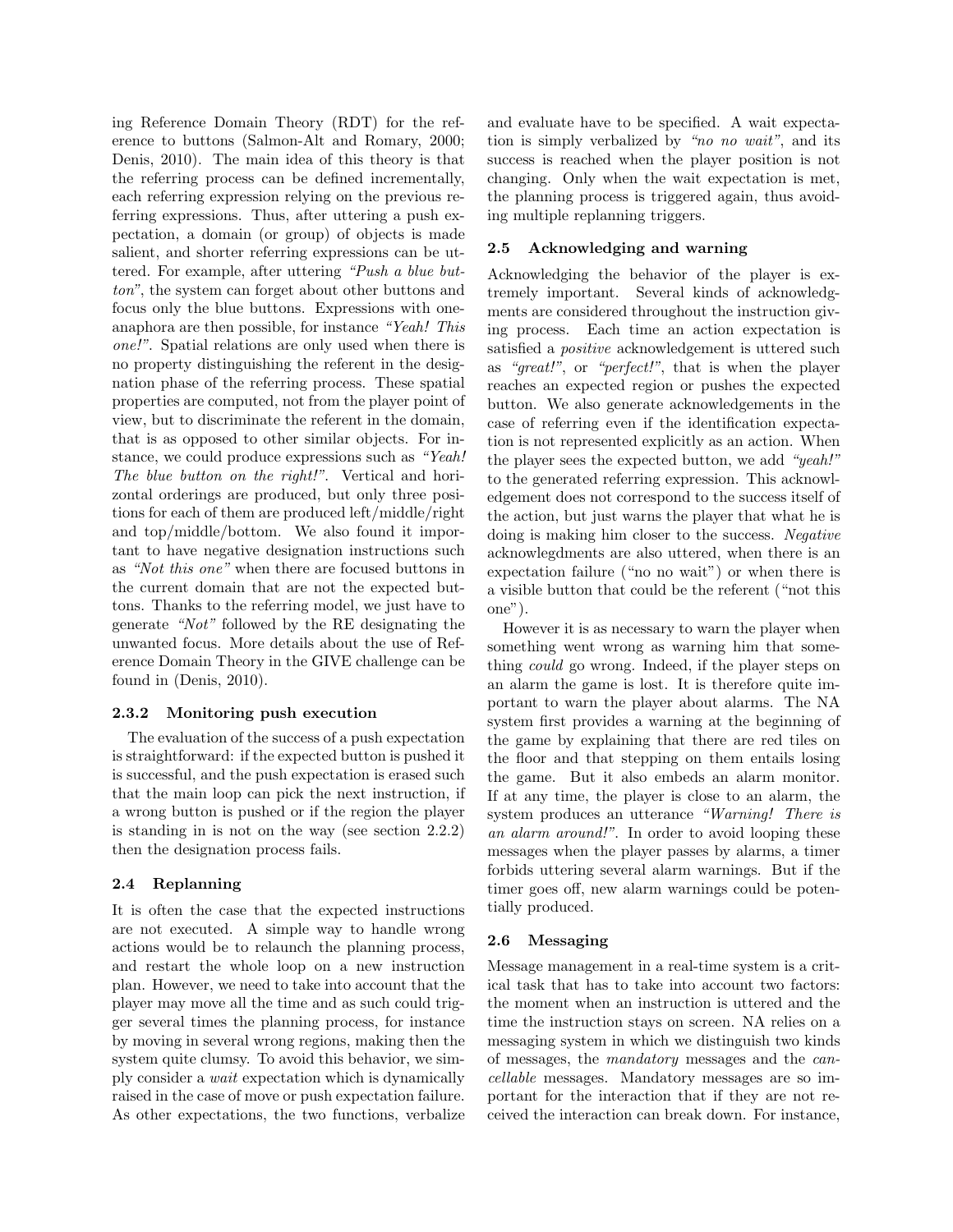the manipulate instructions (e.g. "Push a blue button") are crucial for the rest of the referring process. In the case they are not received, the player does not know which kind of button he has to press. Cancellable messages are messages which could be replaced in the continuous verbalization. For instance, the designation instructions (e.g. "Yeah! This one!") or the direction instructions (e.g.  $"Go\ straight")$  are continuously provided, each instruction overriding the previous one. We cannot force the cancellable messages to be displayed a given amount of time on the screen because of the fast update of the environment. Both types of messages are then necessary:

- if we would have only mandatory messages, we would risk to utter instructions at the wrong moment because of the delay they would stay on screen.
- and if we would have only cancellable messages, we would risk to miss critical information because they can be replaced too fast by next instructions.

The system then maintains a message queue in an independent thread called the message manager. Each message, either mandatory or cancellable, is associated to the duration it has or can stay on screen. The manager continuously takes the first message in the queue, displays it and waits for the given duration, then it displays the next message and so on. Before a new message is added to the queue, the message manager removes all pending cancellable messages while keeping mandatory messages. It then adds the message, and if the current displayed instruction is cancellable it stops the waiting.

# 3 Improvements in system L

We present in this section some of the problems of system NA and how we fixed them for GIVE 2.5 in system L.

# 3.1 Navigation strategy

While the NA navigation strategy was quite effective, and in general praised by the subjective assessment, it required some modifications. Some players were confused with the "doorway" verbalization either because they were not native speakers and did not know the word, or because they did not consider it as a natural wording. Indeed, because there was no visible door and only openings in walls, this verbalization was confusing. In system L, it simply has been removed and a shorter instruction "Go + direction" has been preferred. Moreover, thanks to

the free-text feedback, we found out that the verbalization "Go behind you" of NA was clearly inappropriate, several players complaining about its nonnaturalness and we replaced it by a simpler "Turn around" in system L.

### 3.1.1 Referring strategy

The changes in navigation strategy were purely cosmetic. On the contrary, despite its efficiency, the NA referring strategy had some serious flaws and thus required deeper modifications. In NA we separated the referring process into two steps that could make use of different discrimination features, the first step for instance did not make use of focus or spatial relationship, the second step used focus and spatial relationship but only to disambiguate between visible buttons. However this strategy was failing in at least two cases:

- the first descriptive step was not working well if the player was too close to a button. Because in most cases an indefinite referring expression was uttered e.g. "Push a blue button", it raised the presupposition that any button was appropriate, and if the player was too close to a matching button, he would directly press it, even if it was the wrong one.
- the second step mostly based on focus was not working well in rooms where a lot of similar buttons were present. The player would receive first "Push a blue button" and would continuously receive instructions like "Not this one! Look for another one!". He would then have to turn around, looking at each blue button until he would find the right one.

These two cases have been found out either by looking at the raw datas, situations where wrong buttons are pushed, or duration between the instruction and the actual push, or by looking at the subjective assessments of the players.

The common solution to these problems was to introduce player-relative spatial discrimination e.g. "to your left", as was done by another system that participated in GIVE 2, the NM system, see (Denis et al., 2010). For system L we also relaxed the difference between the two referring steps and both use a combination of focus, description and relative direction. In the first step, to address the indefinite presupposition problem, we forbid the simple utterance like "Push a blue button" but included either focus-based discrimination like "Push a blue button but not this one", or player-relative spatial discrimination like "Push a blue button, it is on your left".